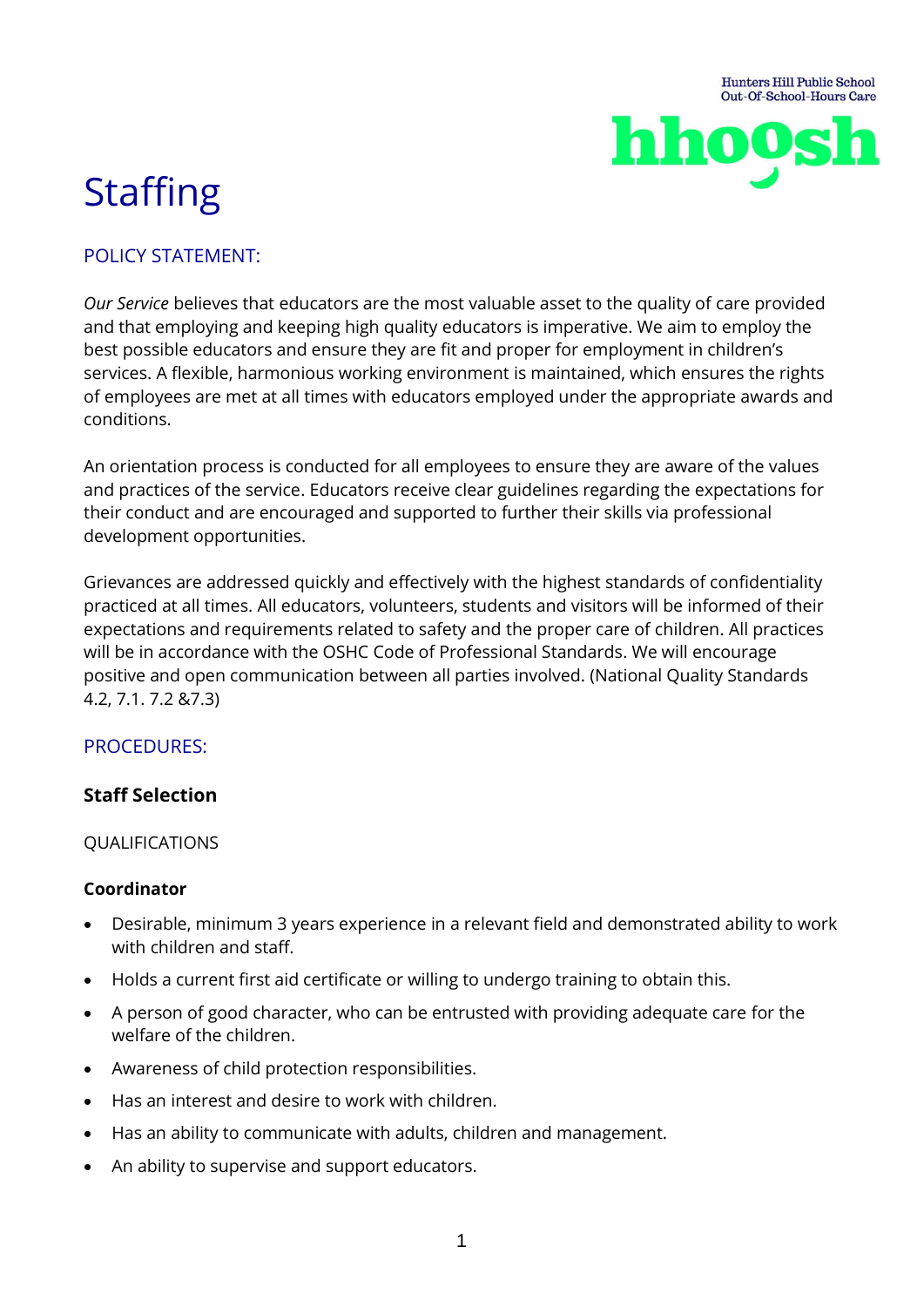• The Coordinator will be a minimum of 21 years of age.

#### **Assistant Coordinator**



- Relevant training as above and/or relevant experience to successfully fulfill the position.
- Holds a current first aid certificate or are willing to undergo training to obtain this.
- A person of good character, who can be entrusted with providing adequate care for the welfare of the children.
- Awareness of child protection responsibilities.
- Has an interest and desire to work with children.
- Has an ability to communicate with adults and children.
- The assistant shall be a minimum of 18 years.

#### RECRUITMENT: SELECTION PANEL

- When a position becomes available, management will appoint a panel to conduct the selection process.
- Three people will be on the panel, two members of management and the Coordinator if selecting an assistant. A convener of the panel will be nominated.
- Where the position is for the outgoing Coordinator, a staff representative will be placed on the panel
- The panel will:
	- Approve the job description and select criteria for the position;
	- Determine the method and placement of advertising and place the advertisement including notification of the Working With Children Check (WWCC);
	- Ask applicants to consent to screening;
	- Short-list the applicants;
	- Arrange interview questions, date and time;
	- Contact the applicants for interview;
	- Conduct the interviews;
	- Arrange for the WWCC to be conducted on the preferred applicant;
	- Ensure that approval for selected educator has been approved under WWCC;
	- Make a decision on a suitable applicant, which is put before management for final approval;
	- Offer the position to the successful applicant and contact the unsuccessful applicants after the position has been accepted;
	- Set date for the commencement of employment and orientation of the new person; and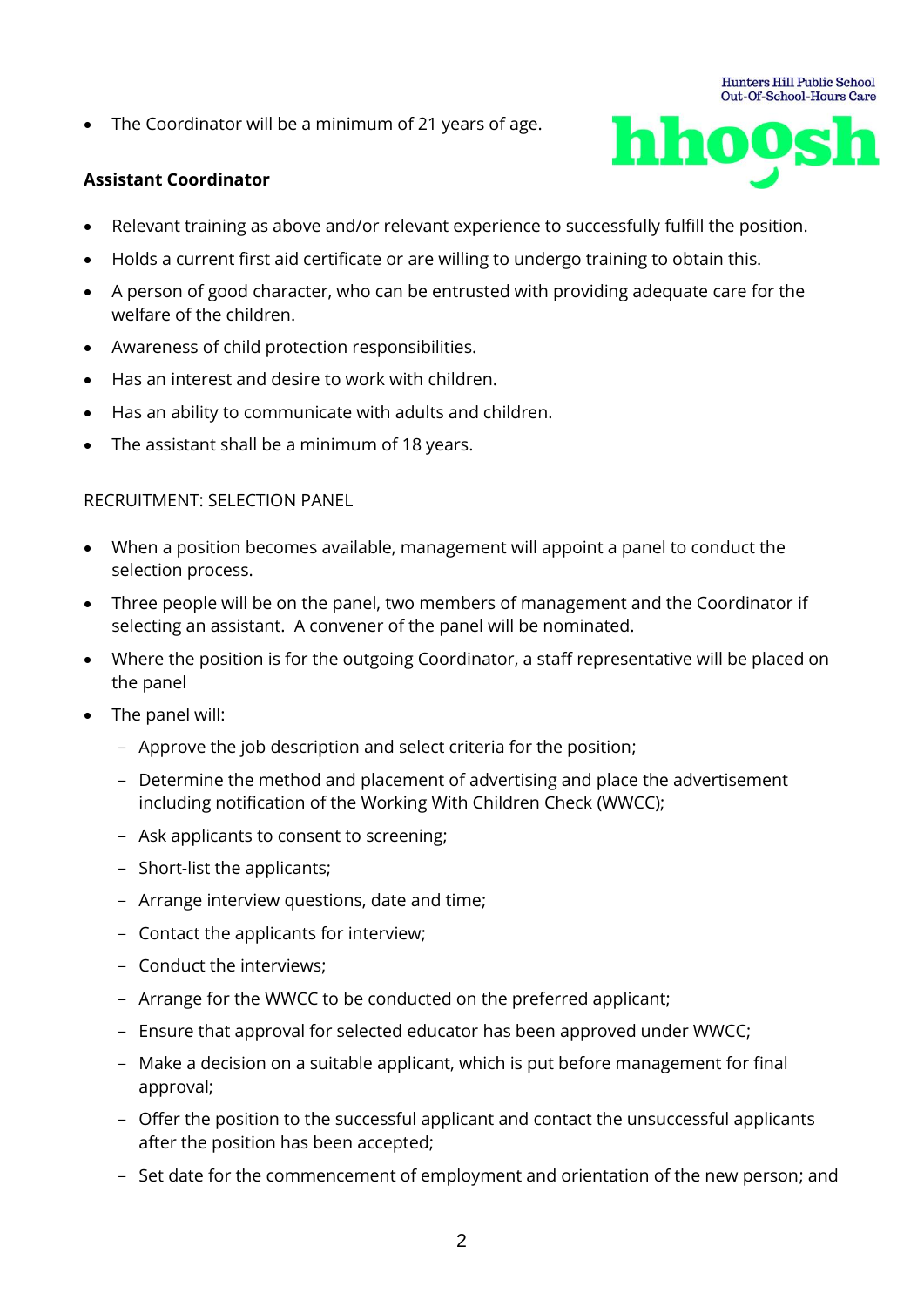- Prepare letter of employment and contract.



#### RECRUITMENT: ADVERTISEMENTS

- Advertisements shall be placed at least in the local and regional papers. The Sydney Morning Herald will also be considered.
- Advertisements are to include:
	- Job title.
	- Specific employment information, including hours of work and Award rate.
	- Include that a WWCC is required.
	- Advice to applicants to include their contact telephone numbers, a resume, a minimum of (2) referees with at least one a work reference, and full contact details.
	- Closing date and postal address for applications.
	- Contact name and number where the applicant can obtain more information.

#### RECRUITMENT: INTERVIEW

- The selection panel will draw up suitable interview questions, which relate to all aspects of the position and ensure equal opportunity guidelines are followed. The panel will decide who will ask each question.
- The panel shall draw up a list of essential requirements for each answer.
- No longer than 5 days after the closing date the panel will meet to discuss the applications, develop a short list and decide on the interview date and times.
- An appropriate time frame (approximately 30 minutes) will be allocated to each interview, with a short break between, for discussion.
- A nominated person on the selection panel will contact the applicants to determine the time and date of interview.
- Each applicant will be given a copy of the job description and relevant child protection forms before the interview.
- Each applicant will be asked the same questions with their answers recorded.
- The panel can use a rating scale to evaluate each applicant's answers.
- Management will discuss each applicant and their suitability for the position based on their answers, qualifications and experience, comments from referees, and the selection criteria drawn up by the panel.
- Should management have difficulty in deciding between two applicants, a second interview for these applicants will be conducted, with new questions.
- Management will then make a decision on the applicant for the job according to the selection criteria. The preferred applicant's referees will be contacted to confirm applicant's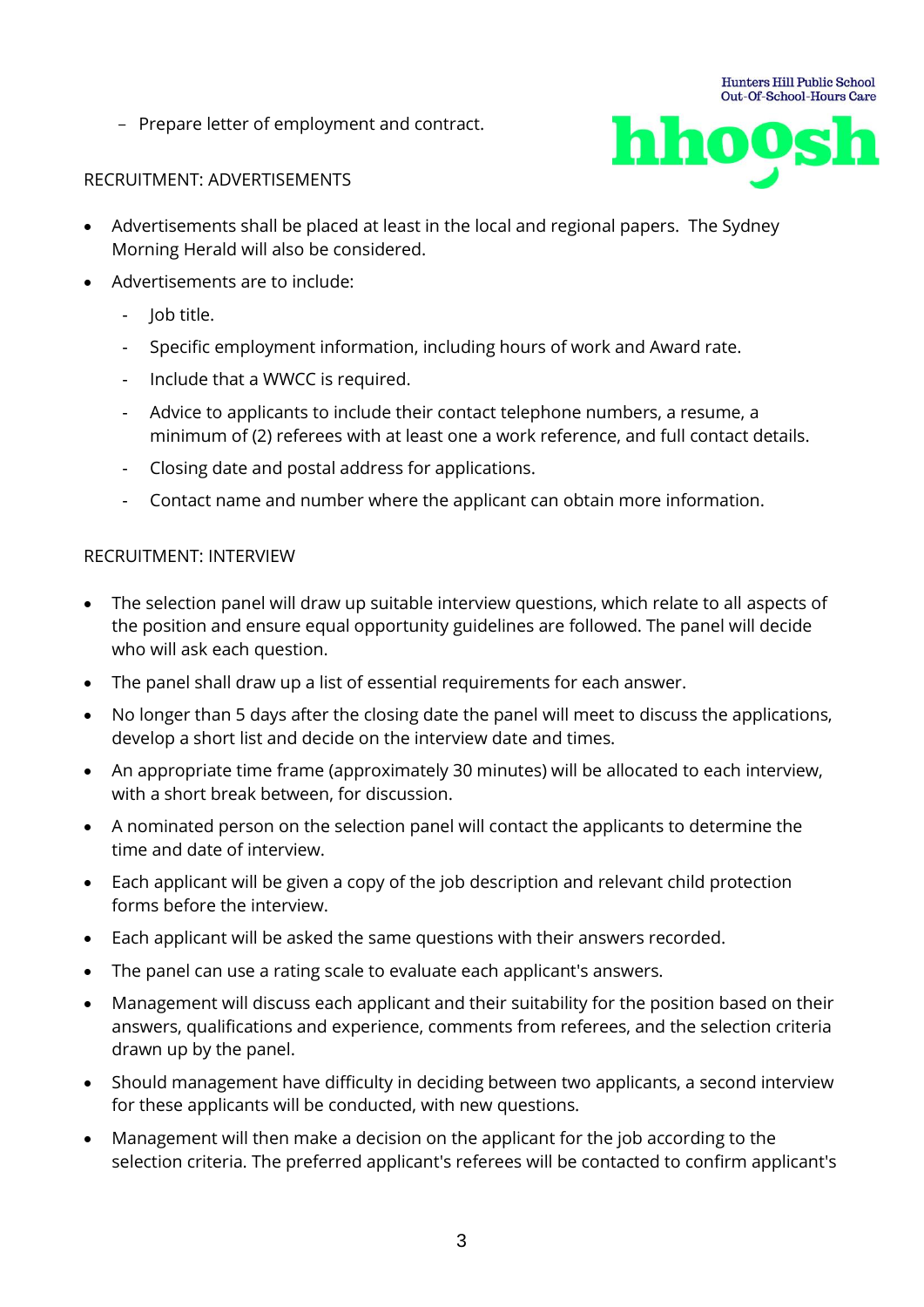suitability and checked with the approved screening agency before offering the applicant the position in a 'child related' field.



**Hunters Hill Public School** 

• Should the applicant decline the position, management will either make a second choice from the other applicants or if none are seen as suitable, re-advertise the position.

#### RECRUITMENT: NOTIFICATION

- Applicants will be given an approximate time that they will be contacted regarding their success for the position.
- A person on the selection panel will notify the successful applicant and negotiate a starting date. Preferably offers of employment will not be made until the screening check has been completed. If this is not reasonably practical, the employment is to be offered subject to the check being completed. Applicants are to be notified of this condition.
- A letter of confirmation will be sent to successful applicant requesting acceptance in writing.
- After the appointment has been made and accepted the other applicants will be notified that the position has been filled.

#### RECRUITMENT: EQUAL EMPLOYMENT OPPORTUNITIES

- All educator positions will be advertised according to Equal Opportunity Legislation.
- No one will be discriminated against on the basis of their cultural background, religion, sex, disability, marital status or income.
- All applicants and referees will be asked the same questions.
- All applicants will be selected according to equal opportunity guidelines.
- Selection will be based only on suitability for the position based on the selection criteria, which have been drawn up by the panel. The criteria will cover issues such as qualifications and experience, appropriate knowledge to meet the children's needs, good communication skills, and demonstration in being a fit and proper person for the job, including Working with Children Check and appropriate answers to the interview questions.

# **Conditions of Employment**

- All relevant conditions set down by the award will apply to all employees.
- This includes sick leave, annual leave, rostered days off, overtime, jury duty, study leave, carers leave etc.
- Management will ensure they are aware of the appropriate conditions and keep up to date in relation to any changes in the Award.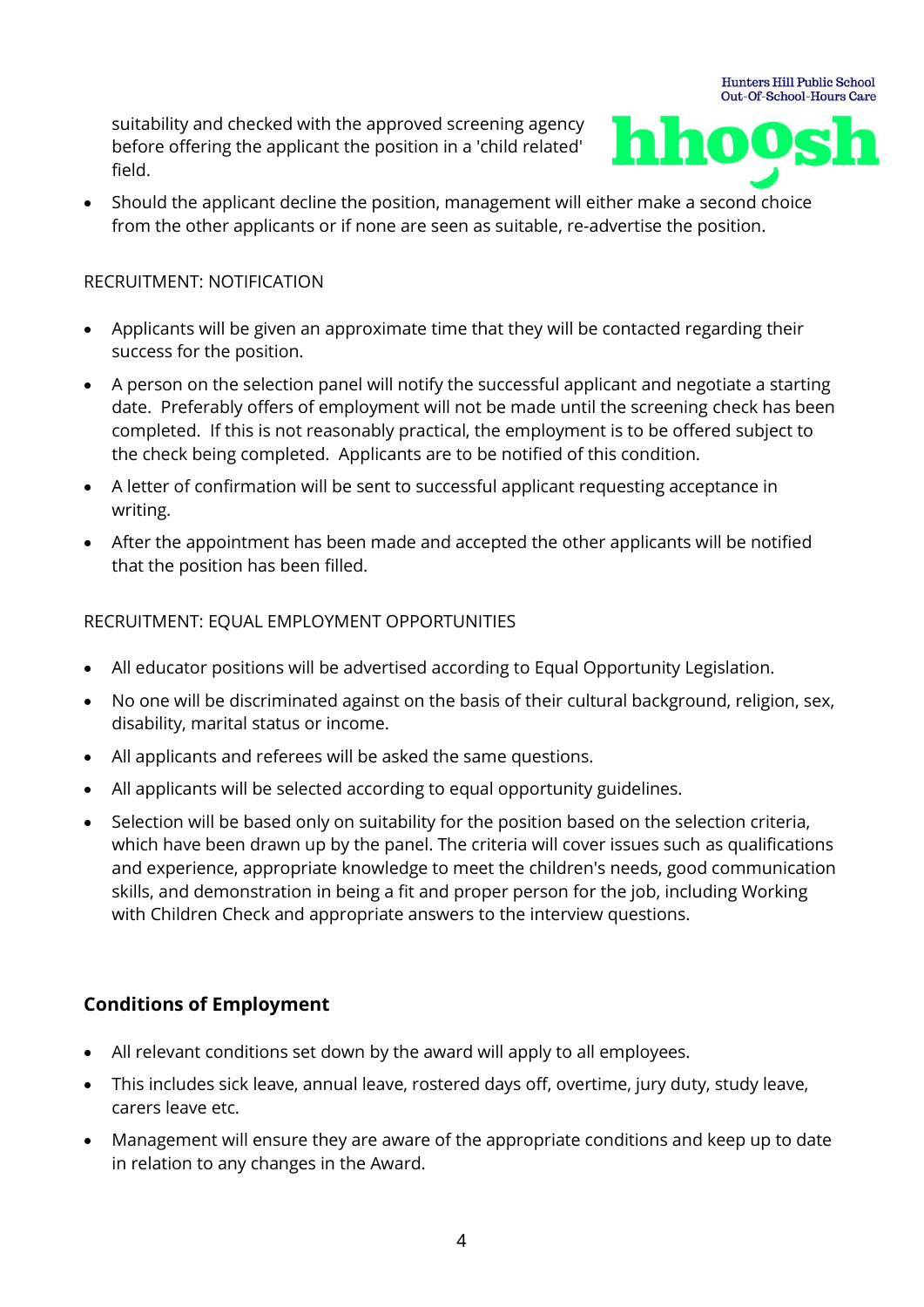• Educators are encouraged to remain up to date with their appropriate conditions and inform management of any changes.



**Hunters Hill Public School** 

- Educator appraisals will take place after a period of one month in the position.
- Appraisals will then be conducted on an annual basis.
- All educators will maintain professional behaviour at all times.
- All grievance issues are to follow the appropriate procedures as outlined in the grievance and discipline and dismissal policies.
- Educators will be paid weekly in the form as advised by management.
- Annual leave will be taken as negotiated with management.
- Annual Leave when necessary will be rostered to ensure the required staffing levels are maintained at all times.
- Applications for leave must have 4 weeks prior notice and be approved by management.
- Management, based on each individual's request, will determine applications for leave without pay.
- Each educator will supply and record their full name, address, date of birth, evidence of any qualifications they hold including first aid and the identifying number of the employees Working With Children Check.

#### **Staff Orientation**

- A member of management and the Coordinator will conduct the orientation process as soon as possible after the applicant has accepted the position.
- The orientation process will include:
	- Introductions to existing educators and management
	- Guided tour of the service
	- Being shown where all relevant records are kept
	- Discussion about working arrangements and expectations, including professional code of conduct and duty of care
	- Information about the review and appraisal system
	- Opportunity to ask any questions regarding the service or expectations.
	- The new educator will be provided with the following information:
		- **EXEC** Service operation and hours.
		- **•** The service philosophy and policies.
		- Parent information book.
		- Service's code of conduct.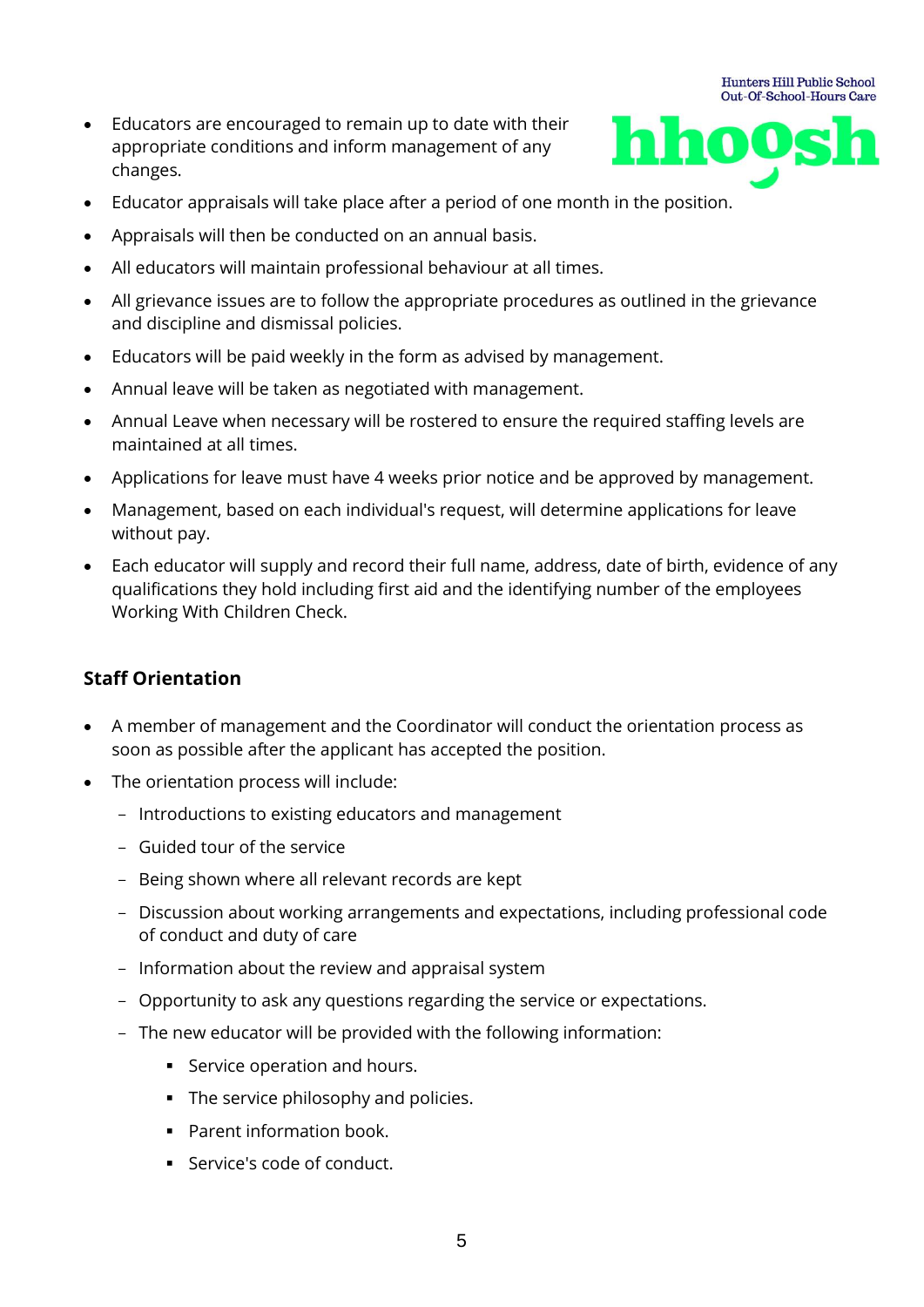- **·** Job description.
- **Emergency procedure duties.**



- List of current educators, management and their positions.
	- Terms and conditions of employment.
	- Union membership information.
	- Superannuation information and forms.
	- Taxation forms.
	- Probation period and review and appraisal procedure.
	- Appropriate lines of communication with educators and management.
- After the period of one week, management will sit down with the new employee to address any further issues they may have once they have been in the service.
- All staff will be informed of their responsibilities as a Mandatory Reporter as part of their orientation and induction process. This will involve discussion regarding their current understanding, use of this policy and resources and access to Child Protection training. Information related to sexual grooming will also be provided upon orientation to ensure that staff are fully aware of the signs and limits related to appropriately interacting with children.

# **Staff Professionalism**

- The OSHC Code of Professional Standards, duty of care and expectations will be discussed in the initial orientation process of all new educators.
- Educators will be made aware of their duty of care and their responsibility in relation to supervision, health and safety of the children.
- Professional behaviour in all areas will be reviewed as part of the ongoing employment of all educators.
- Management, in conjunction with the Coordinator, will immediately address any breach in the professional expectations outlined. If the concern involves the Coordinator, two representatives from management, will conduct the discussion.
- All discussions will be recorded and standard of behaviour and expectations clearly explained.
- Any further problems will be addressed as per the discipline procedure.
- Educators will be made aware of the services philosophy and policies and will be expected to follow these. Should educators have any concerns with the policies, they are to raise this with the Coordinator or management liaison officer.
- Educators will be expected to know, understand and perform their duties as per their job description.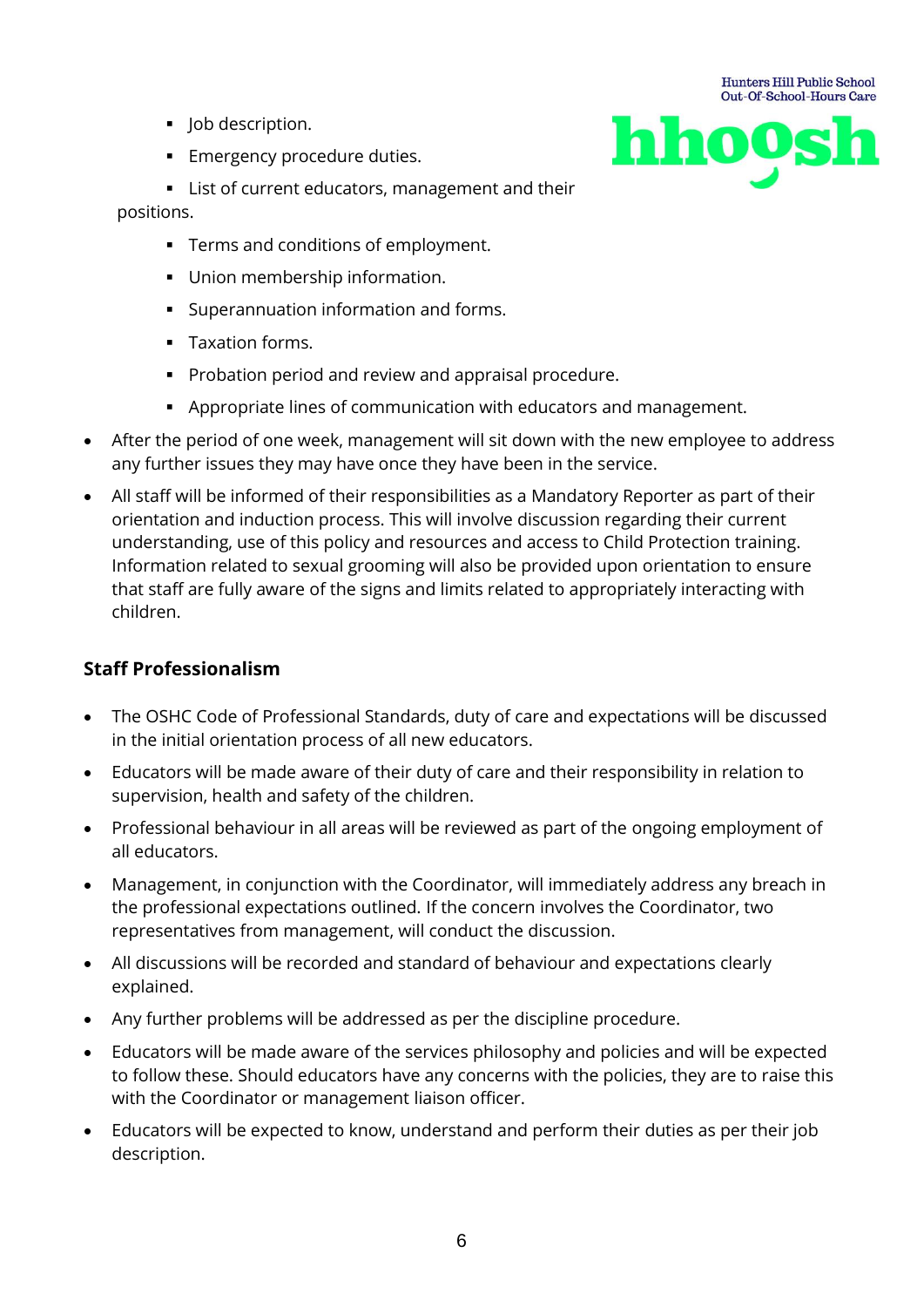• Educators will be expected to maintain and improve their skills through participation in training and development opportunities. Management will ensure that finances are made available in the budget training.



- Educators will be expected to start duties on time.
- Educators will be expected to dress appropriately for their duties.
- Educators must not attend work under the influence of drugs or alcohol.
- Educators should not attend work when they are unfit to do so due to injury or sickness and must inform the service as soon as possible.
- Educators will use only suitable language that is not offensive to other educators, families and children.
- Educators will be expected to follow all confidentiality issues.
- The service is a smoke free zone. Educators may not smoke in or around the building, or in the sight of the children.
- Educators will be expected to know and follow the child protection policies.
- The quality of the service and positive working environment are dependent on good educator and parent relationships. Educators will follow proper communication procedures as outlined in the appropriate policies and procedures.
- The maintenance of good teamwork will be an expectation outlined in all job descriptions.
- Any conflicts that arise must be addressed as outlined in the grievance procedure.

#### **In-service Training and Development**

- Management will ensure that sufficient funds are made available in the budget for all inservice training and development.
- The Coordinator will inform management of any specific training and development needs of the educators.
- Appraisals and the services requirements will be used to ascertain further training needs.
- The Coordinator, in conjunction with management, will access all training available and determine what will be attended and by whom.
- Where possible a yearly plan of training will be made, including dates, educators attending, and costs.
- All educators will be given the opportunity to be involved in some form of training throughout the year.
- All educators will be given opportunities to upgrade their qualifications in line with the National Quality Framework.
- A variety of training methods will be used including:
	- Internal workshops, which can be conducted by educators or outside presenters.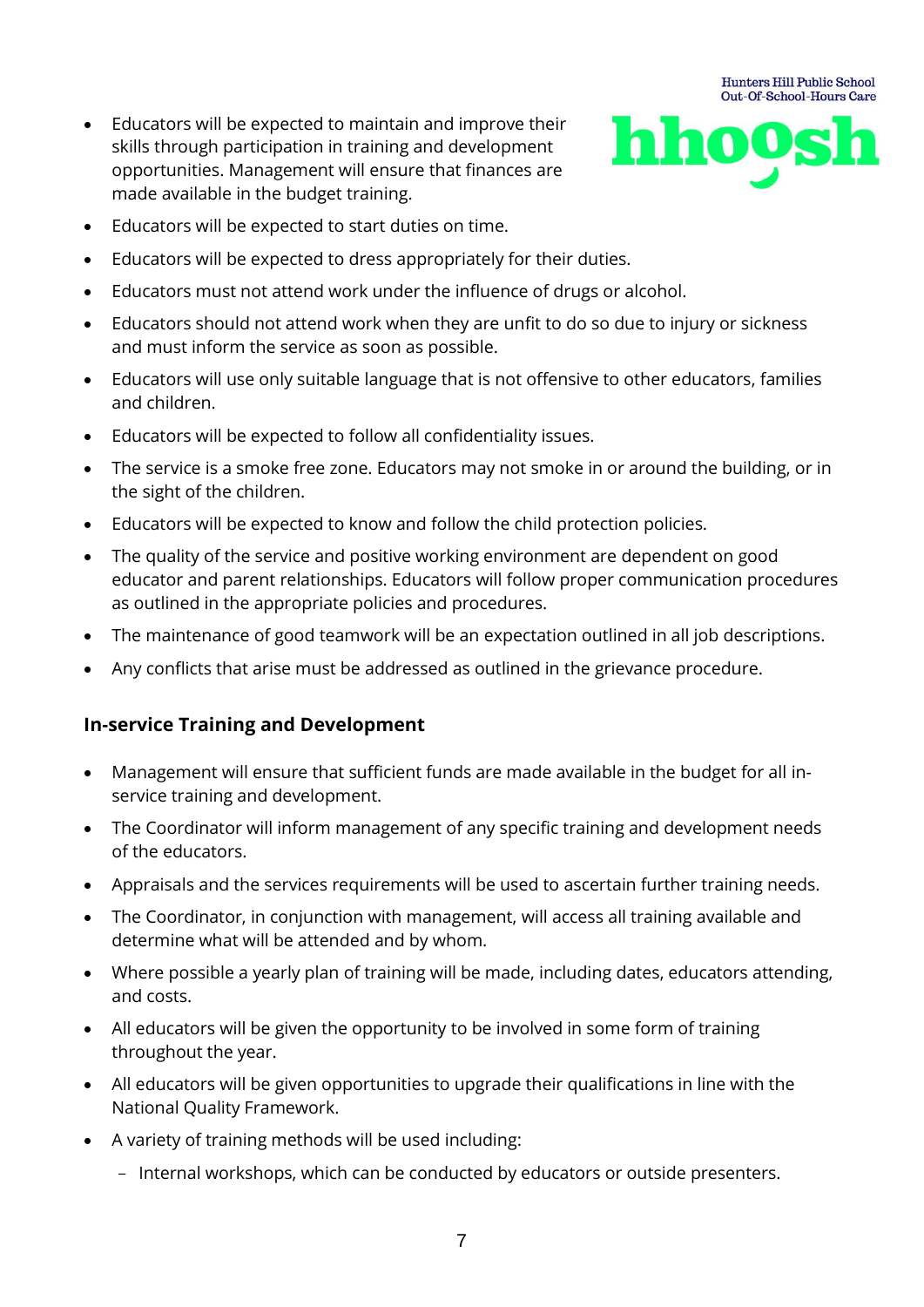- External meetings with other service to exchange ideas.
- Time allocation made to educators to review any new resources that may be of value.



- External workshops, conferences and seminars.
- Accredited short courses provided by registered training organisations.
- Educators are encouraged to share relevant skills and knowledge they obtained from any training with the other educators in staff meetings or where more time is required in an internal workshop.
- All educators will be considered to be at work for the duration of any training activity they attend for the service.
- The service will cover the costs of all authorised training. The individual however will cover tertiary study costs.

#### **Review and Appraisal**

- All educators will be informed of the appraisal system on acceptance of the position, and given details in the orientation process.
- An initial review will be undertaken after a period of one month in the position.
- Appraisals will then be conducted on an annual basis.
- Educators and management will agree with the format of the appraisal system, which may be updated to more suitable systems after review, discussion and endorsement by management and educators.
- All educators will be given at least two weeks' notification of an upcoming appraisal and a convenient time arranged for both parties.
- The appraisal system shall clearly state the expectations for each position and identify clear performance measures.
- The appraisal system shall ensure two-way communication is maintained and is used as a positive avenue for improving staff performance.
- The appraisal system can be used, as a tool to identify future training needs of the educators.
- At the completion of the appraisal an action plan will be developed identifying areas of training, and action to be taken and goals set for each educator. This will be agreed to and signed by both parties.
- Where it is identified that the educator is not meeting the required performance measures then the following will be undertaken:
	- Action plan developed to identify areas for improvement. This will include a time frame for further review.
	- Training areas identified and put into place as soon as possible.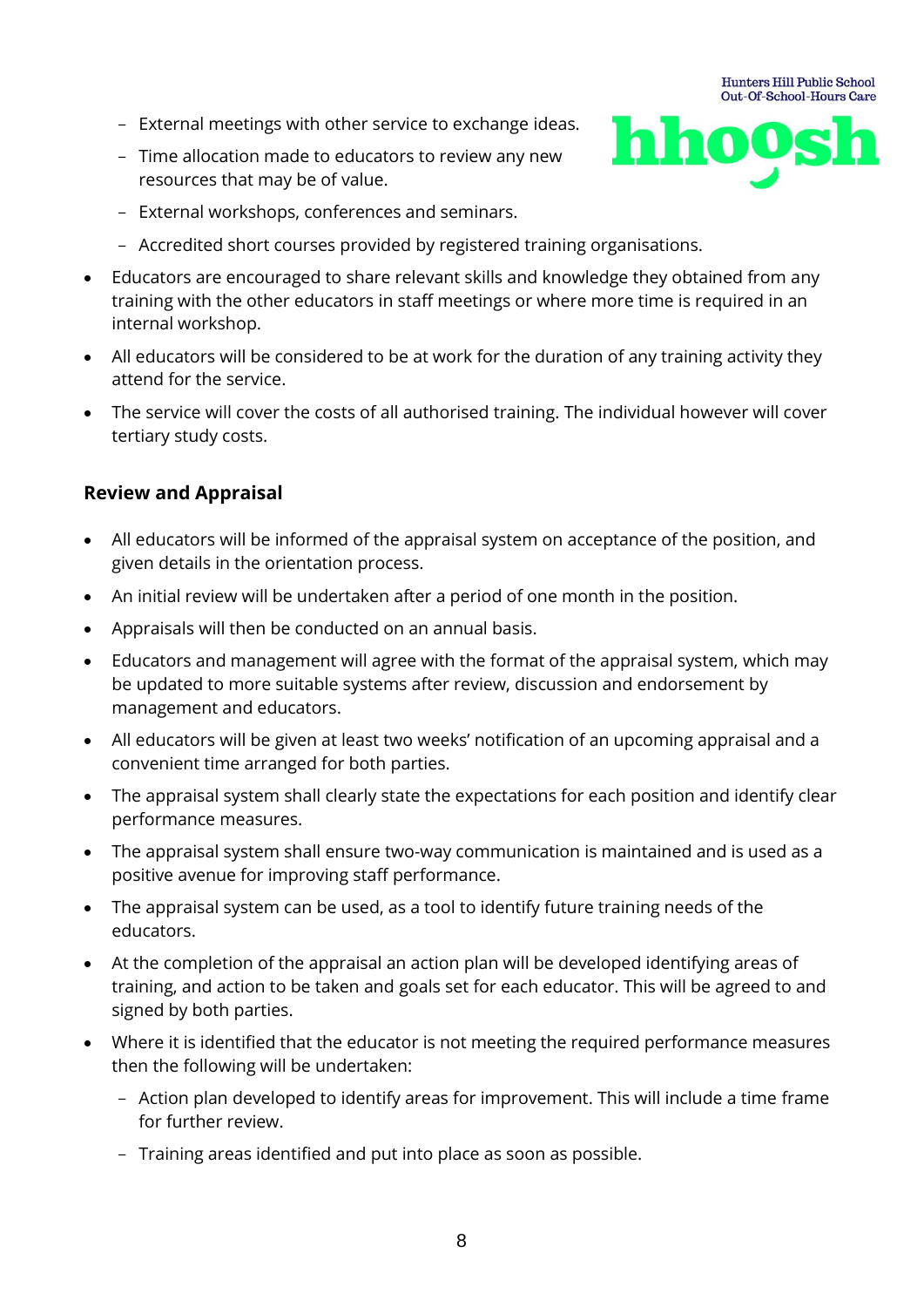- Support and guidance given to the educator to help them through the process and assist them in achieving the required standards.



- The support can be given through the Coordinator or the management liaison officer.
- A record made of the above, dated and signed by both parties.
- Should no improvement be made by the next review then further action will be taken.
- If the educator is still dissatisfied, then they should put their concern in writing asking for the decision to be reviewed or that they wish to pursue the issue further through other avenues. These could include the union or mediation.

#### **Grievance Procedures**

#### GENERAL GRIEVANCE PROCEDURE

- On commencement, all educators and management members will be given the guidelines for grievance procedure.
- To facilitate communication between educators and management, management will annually appoint one of its members as the Liaison Contact.
- Educators and management will annually be offered the opportunity to participate in some form of conflict resolution training.
- All persons involved in the grievance should attempt to resolve the issue through informal discussion and use of problem solving techniques.
- Persons directly involved in a legitimate grievance process will be expected to continue to conduct themselves at and around the service in a professional manner.
- Malicious or vexatious claims will not be tolerated and will be the subject of disciplinary action where appropriate.
- Any problem, complaint or concern arising between educators or between management should be dealt with by the persons concerned as close to the event as possible to avoid an escalation of the issue.
- Meetings of educators and/or management provide regular opportunities to raise and discuss general issues or concerns about the service. All discussions will be conducted in a confidential manner and involve only relevant persons. Only when all parties agree there is a benefit, should the discussion broaden to involve children and/or parents as appropriate.
- Either party may withdraw their grievance at any time. However, where the grievance identifies other issues of concern, management may decide to investigate those other issues.

#### FORMAL GRIEVANCE PROCEDURE

• Where the resolution of a grievance has not been satisfactorily achieved through the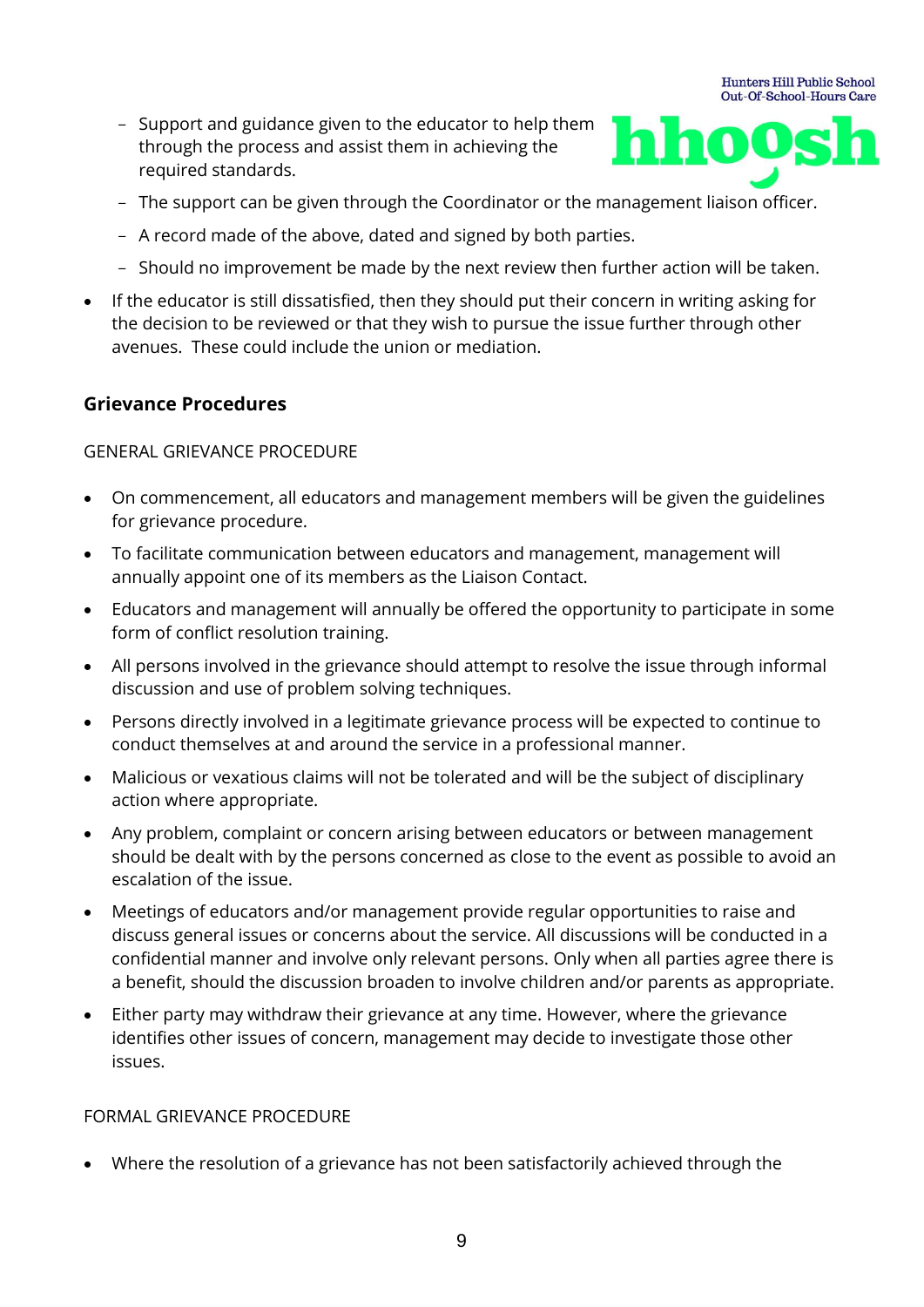informal procedure, then a more formal approach should be taken.



**Hunters Hill Public School** 

- Grievance between educators:
	- As appropriate, the Coordinator, or the Liaison Contact should now be briefed about the grievance and its status.
- Grievance between committee members:
	- The whole committee should be briefed.
	- The grievance(s) will firstly be investigated by the Coordinator or management as appropriate.
- The investigation will involve:
	- Interviews with both parties and/or witnesses
	- Assessment of relevant documentation e.g. job descriptions, policies etc.
	- Preparation of a clear description of the issue
	- Arranging a formal meeting between parties
- A meeting will be conducted by a neutral third person. This person will manage the conduct of the meeting, be impartial having no input to the content of the meeting, and will prepare a written record of the outcome(s) of the meeting.
- Where the service cannot identify a suitably impartial person, management will agree to invite a qualified mediator to assist.
- The meeting will:
	- Identify the issue(s) of concern and persons who are involved
	- Arrange all parties to be involved and to put forward their views
	- Identify alternative solutions
	- Attempt to reach a mutually satisfactory resolution of the issue(s).
- At formal grievance resolution meetings, all parties are entitled to invite a support person to attend. This person does not provide input to the meeting, but may offer support and advice to their party during the meeting.
- A confidential written record of the outcome of the meeting will be given to all participants who are to acknowledge their agreement by signing the record. A signed copy will be kept with educator files.
- The neutral party will inform management of the meeting's outcome(s).
- Management will ensure that outcomes are included in job descriptions or service policies as appropriate.
- If one party remains dissatisfied with the meeting's outcome(s) then this should be put in writing to the management committee asking that the process be reviewed or stating that they intend to pursue the grievance further through other suitable avenues.
- Where the issue of grievance is between management and educators and concerns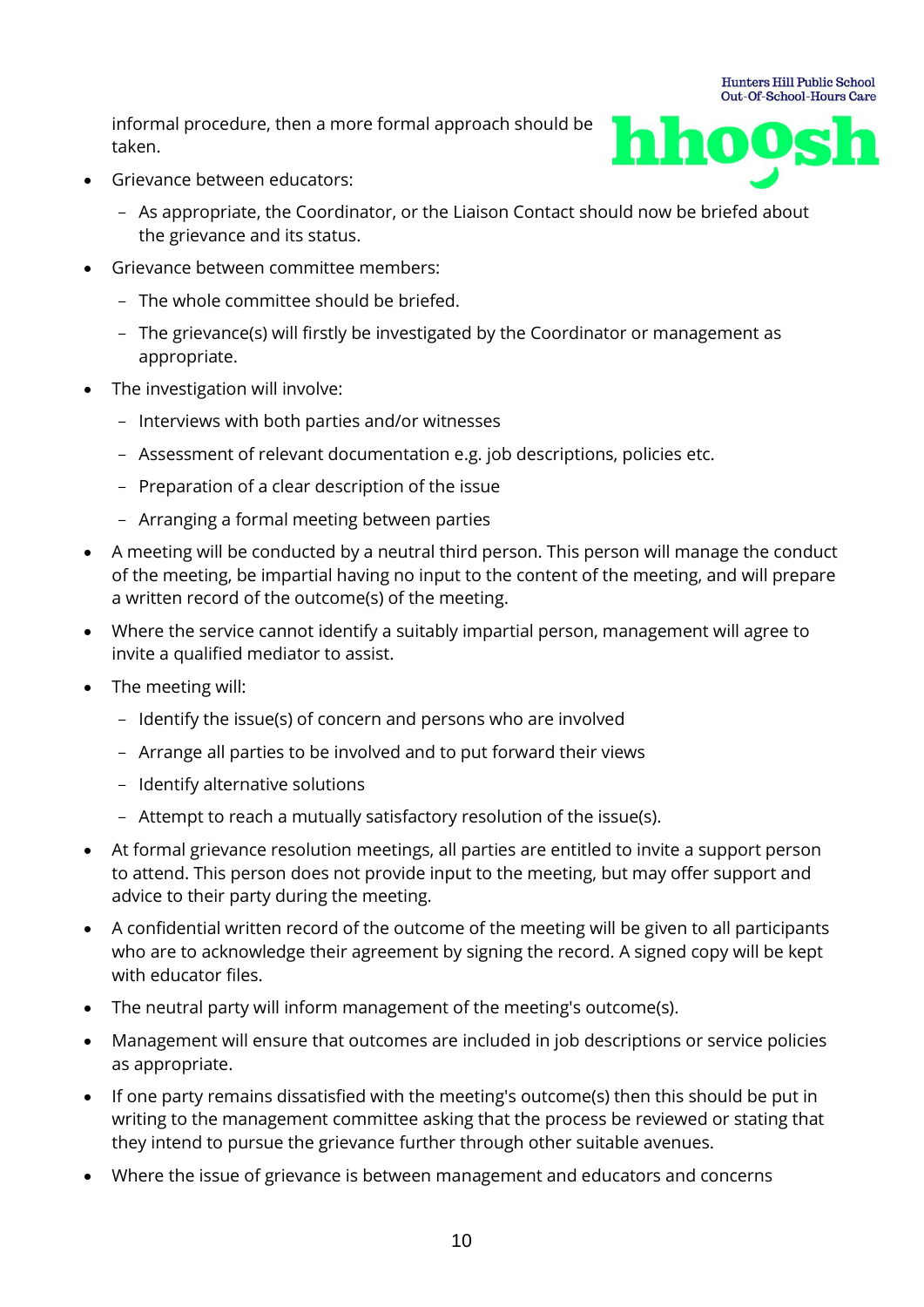standard of work performance or work practice, then the discipline procedure will be followed.



# **Disciplinary Action**

- It is important that the educators are fully aware of their expectations as an employee in the service and that clear guidelines are given regarding educator's duties, code of conduct and professionalism.
- Management will ensure that all educators are given clear job descriptions and orientation into the position with opportunity to clarify any issues.
- Educators are responsible to address any concerns and clarify any issues in the job description or expectations that they are unsure of.
- Educators are encouraged to maintain good working relationships and have a commitment to maintaining a quality standard of work.
- Educators will be given clear notification should their standard of work or conduct fall below what is expected and outlined in their job description.
- Educators have the right to appeal against any allegation and the right to speak on their behalf or to have a union representative appear on their behalf.
- The following steps will be followed to deal with poor work performance or conduct. There may not be the need to go through all the steps when the issue is resolved however staff should be aware of the whole process.
- Should educators fall below clearly identified standards then the Coordinator or Management will:

#### STEP 1: VERBAL WARNING

1. Give a verbal warning as soon as possible indicating the specific problem regarding the performance of their work or conduct. The issues must clearly relate to the job description.

2. Indicate what should happen to improve the situation and how the educators can improve their performance.

3. Identify any support needed to assist the educator to make the changes and take steps to implement these.

4. Indicate how the improvements will be measured, and when a review will take place. (1-4 weeks depending on the circumstances)

5. Give an opportunity for the educator to respond to the concerns and seek union representation if required.

If this resolves the issue, then there is no need to go any further.

#### STEP 2: WRITTEN NOTICE

1. Where the problem continues to occur the educator will be given written notice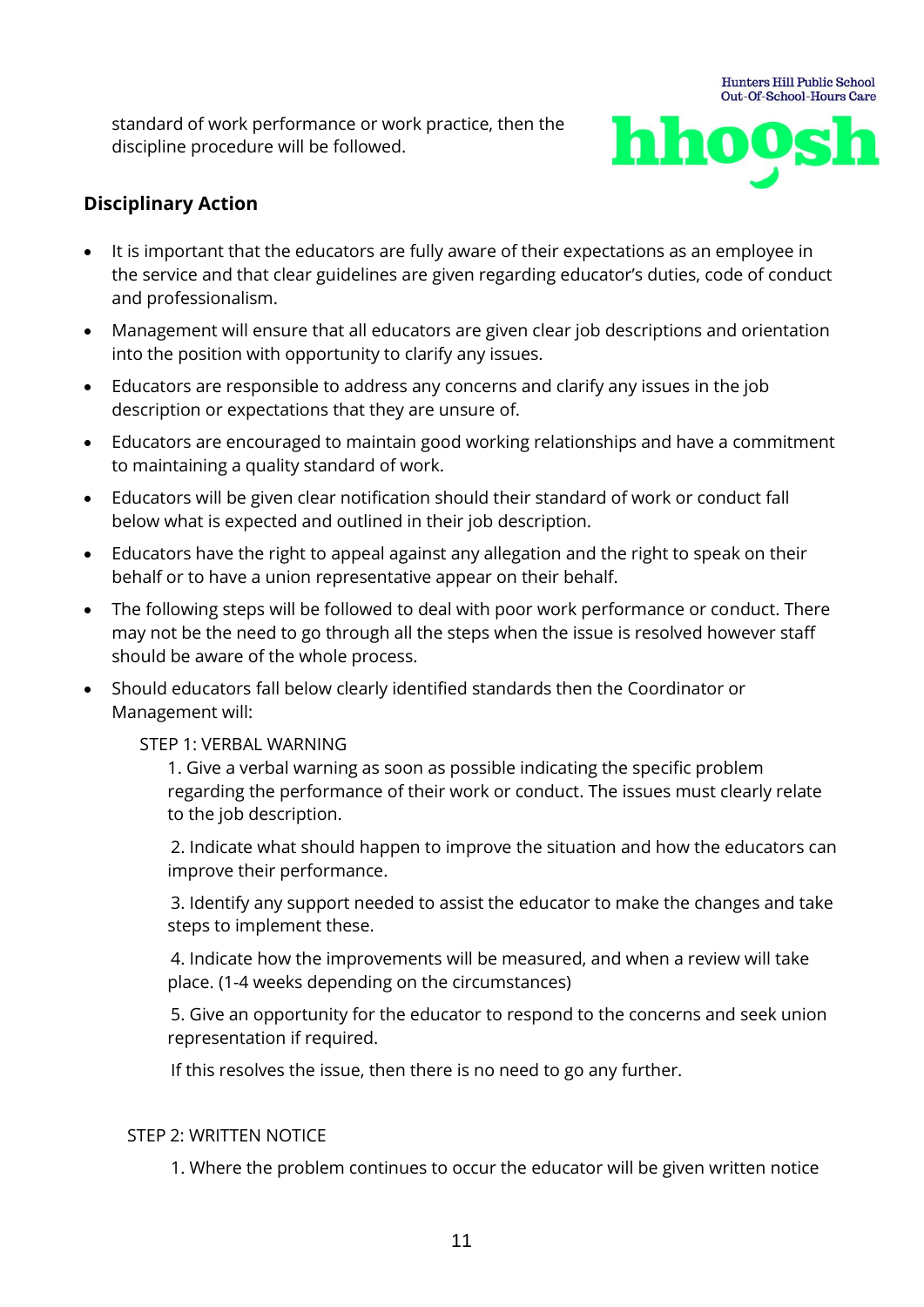of the complaints against them.

2. A formal documented interview with management will take place. The educator should attend and has



the right to reply and discuss any complaints against them, or to be represented by a union member or other representative of their choice.

3. The educator will be given at least 48 hours notice of the meeting.

4. Minutes will be taken of the meeting and copy put on the educators file and given to the educator. The educator may attach a written reply to the minutes.

5. The aim of the meeting is to negotiate how the situation may be improved.

6. The educator will again be given specific indication of where their performance standards are not being met, indicate where changes are required and ways of achieving these, and told the method and date of review of their performance.

7. The educator will be granted another probationary period.

8. The educator will be informed at this stage that termination will be considered if no changes occur.

If this resolves the issue, then there is no need to go any further.

#### STEP 3: FINAL WRITTEN WARNING

1. If the problem still persists another meeting of management should be called and the educator given notice to attend.

2. The matter should be discussed as per the first meeting and further action considered.

3. At this stage the educator will be given a "final written warning".

4. Again the educator has the right of reply and can discuss the situation. They also have the right to have a union representative or person of their choice attend the meeting.

If this resolves the issue, then there is no need to go any further.

#### STEP 4: TERMINATION OF EMPI OYMENT

1. If the problem continues after the 3 warnings, another special meeting of management will be called and a decision made as to the employment of the educator.

2. If management believes that the educators performance is unlikely to improve then the educator will be dismissed.

3. A written notice will be given indicating date of dismissal (1 week from notice) and reasons for dismissal.

4. The educator may be paid out in lieu of such notice.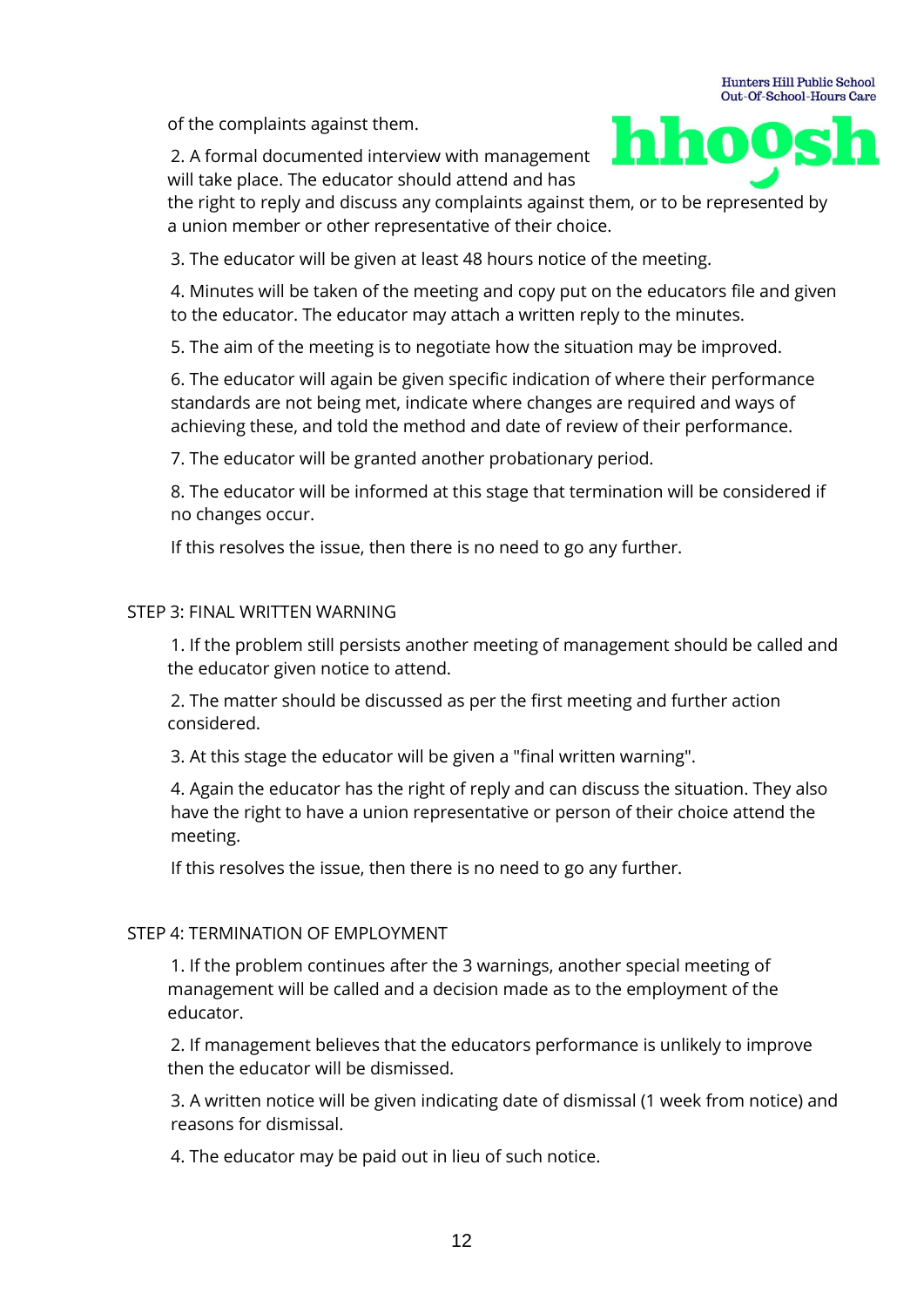#### PROCEDURE FOR DEALING WITH SERIOUS UNACCEPTABLE BEHAVIOUR:



- Where an educator in the workplace:
	- Intentionally endangers life.
	- Is found stealing.
	- Reports to work under the influence of drugs or alcohol.
	- Inflicts or threatens physical or sexual abuse or harassment.
- The Coordinator or management will suspend the employee without loss of pay pending an investigation.
- The investigation is to be completed within 72 hours and an interview date determined.
- If the employee is a union member, the union representative will be informed.
- The interview is to be attended by the Coordinator, a nominated representative of management, the person reporting the unacceptable behaviour and the union representative if desired. The employee is to be advised formally of the findings of the investigation and the action being taken.
- When immediate termination is required, a dismissal notice is prepared at the interview. When continued, employment is recommended a warning letter will be issued.
- All the relevant records will be recorded on the employees file.
- If the employee is vindicated of the accusation, all relevant formal documentation is to be removed from their file.

# **Relief Educators**

- The service will employ relief educators on a casual basis to fill short-term vacancies or absences
- The Coordinator will keep a register of relief educators, which will be maintained and updated regularly.
- A file recording experience, qualifications, Prohibited Employment Declaration and completed Working with Children Check, will be kept with the register
- Unsuccessful applicants for positions vacant who seem suitable will be asked if they would like to be placed on the relief educator list.
- Unless in an emergency, all relief educators will need to have been through an interview with the Coordinator, have referees and references checked, and are deemed a fit and proper person to care for the children.
- When no one from the services list is available to fill the position, the Coordinator may contact another Out of School Hours service to employ someone they recommend from their relief list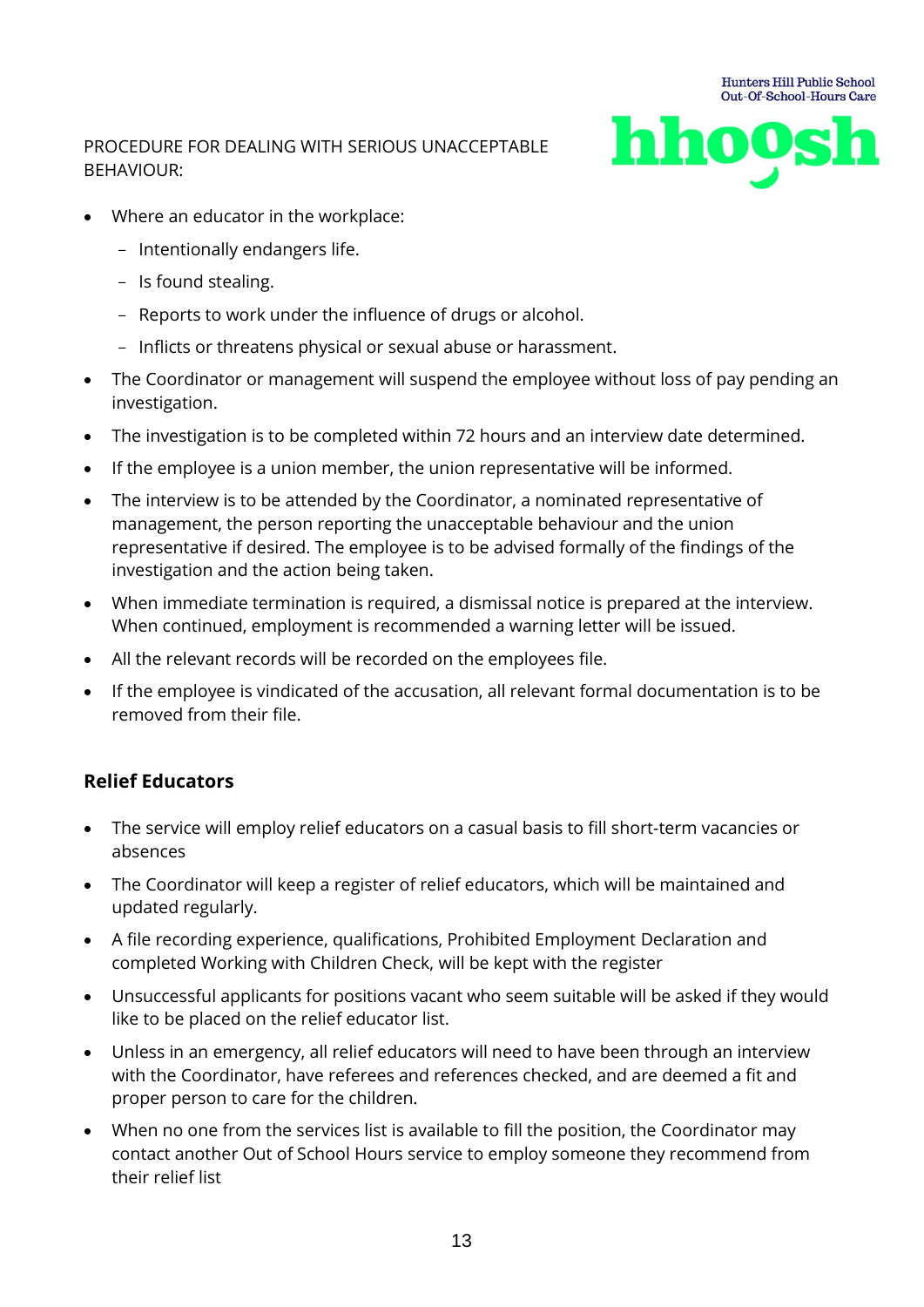• When necessary to employ relief educators prior to the checking process being completed, work requirements will be modified to include additional supervision or limiting their direct access to children.



- Job descriptions will be drawn up for all relief educators.
- Relief educators will be asked to fill out a casual work agreement before commencement of duties.
- The Coordinator will, where possible, provide a modified induction to the service, which will include a tour of the service, introductions to educators, a copy of the staff handbook, job description for relief educators, code of conduct and copies of relevant policies. The Coordinator will ensure that they are fully aware of their duties and the services expectations prior to commencement.
- Relief educators must adhere to all areas of confidentiality.
- Any one who will be collecting children from school will be given clear instructions as to the meeting place, list of children to be collected, special service identification such (so the children know they may go with that person) and a copy of the procedure for missing or absent children.
- All relief educators will be paid the appropriate wage and minimum hours as outlined for casual educators under the relevant award.

#### **Volunteers, Students and Visitors**

#### VOLUNTEERS

- All volunteers must be interviewed by the Coordinator and provide two suitable referees and where possible references, before they will be able to work in the service. All volunteers will be required to comply with the WWCC guidelines.
- A job description will be drawn up for volunteers, clearly outlining their duties and expectations of the service.
- The Coordinator will provide a modified induction to the service, which will include a tour of the service, introductions to educators, job description for volunteers and code of conduct. The Coordinator will ensure that they are fully aware of their duties and the services expectations.
- All volunteers will be required to sign on and off.
- Volunteers will be given a copy of relevant policies such as behaviour management.
- Volunteers are not to discuss children's development or other issues with families.
- Volunteers must adhere to all areas of confidentiality.
- Volunteers should never be left alone with or in charge of any children.
- Volunteers will not be used to do tasks that the employed educators normally do.
- Volunteers will be supernumerary when calculating basic educator: child ratios, except on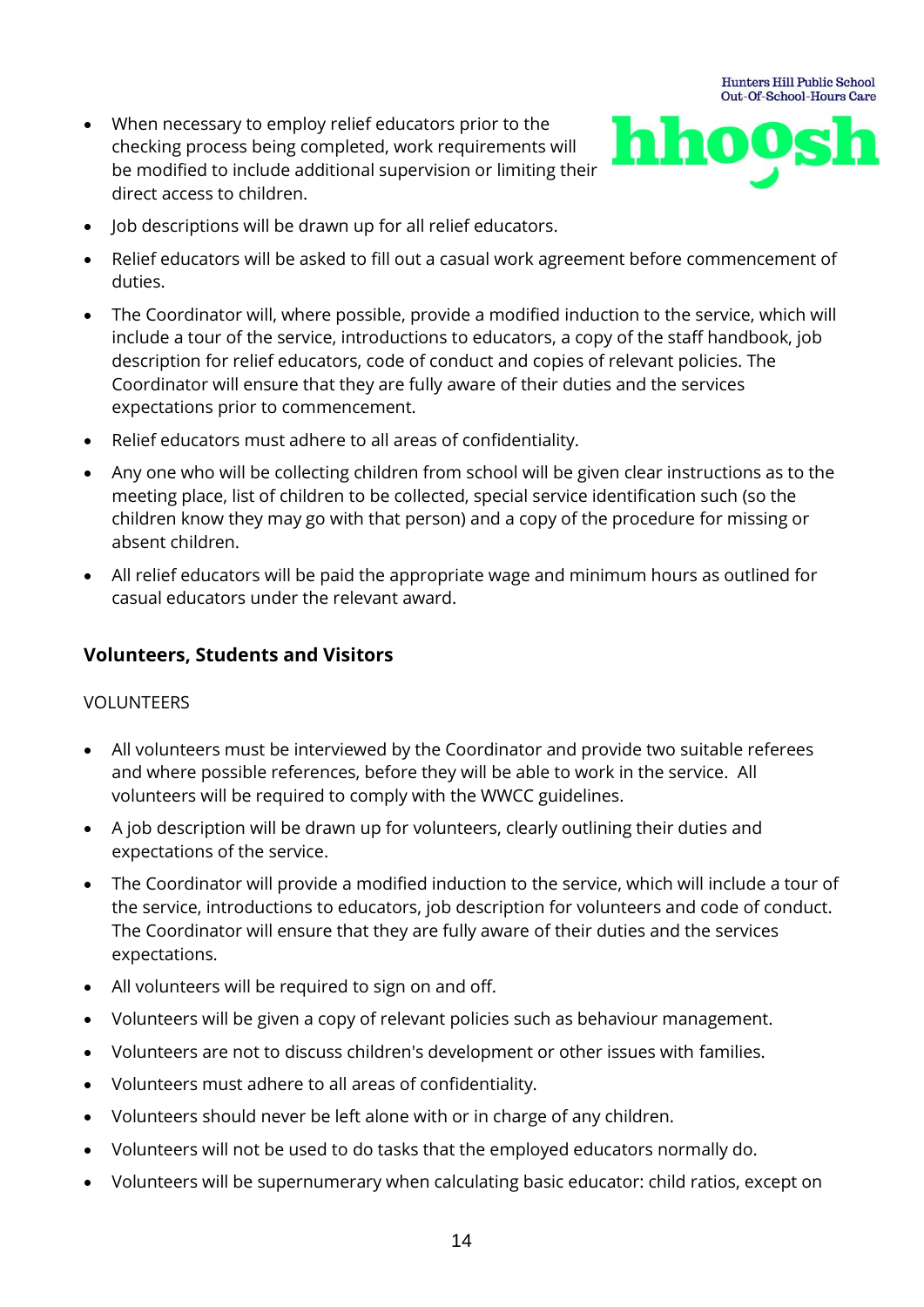excursions.

• Volunteers will be invited to take part in social activities of the service.



#### **STUDENTS**

- Placements will be offered to high school students who wish to gain work experience as part of a school program.
- The participating school must initiate the work experience, identify the student's suitability and work with the Coordinator in relation to times and expectations.
- The school must provide written authorisation for the student and a copy of their insurance. This will be kept on file.
- Students attending other registered training organisations and studying a relevant field, such as childcare, teaching, recreation, or community services. The training organisation must initiate the placement, identify the student's suitability and work with the Coordinator in relation to times and expectations. The training organisation must provide written authorisation for the student and a copy of their insurance. This will be kept on file.
- All placements will be negotiated through the Coordinator and placement be only accepted on the discretion of the Coordinator based on issues such as educator's ability to supervise and be available to help the students.
- After the Coordinator sees the placement as worthy they will seek approval for the placement from management at the next meeting or if unable to do so prior to the meeting, get approval from the Chairperson or other delegated management member.
- Students will be provided with guidelines identifying their responsibilities, expectations, and code of conduct while at the service.
- Students should be made aware of relevant policies such as behaviour management.
- Students are not to discuss a child's development or other issues with the families.
- Students should adhere to all policies concerning confidentiality.
- Students should never be left alone with or in charge of any children.
- Students will not be used to do tasks that the employed staff normally do.

#### VISITORS

- Visitors may be invited to the service to stimulate the children's program.
- Visitors could include local people or family members with a skill or ability to share with the children and educators or local community resources such as police, fire brigade etc.
- All other visitors must make an appointment to see the Coordinator at a convenient time.
- Professional access to the service will be at the discretion of the Coordinator or management or when required by law to do so.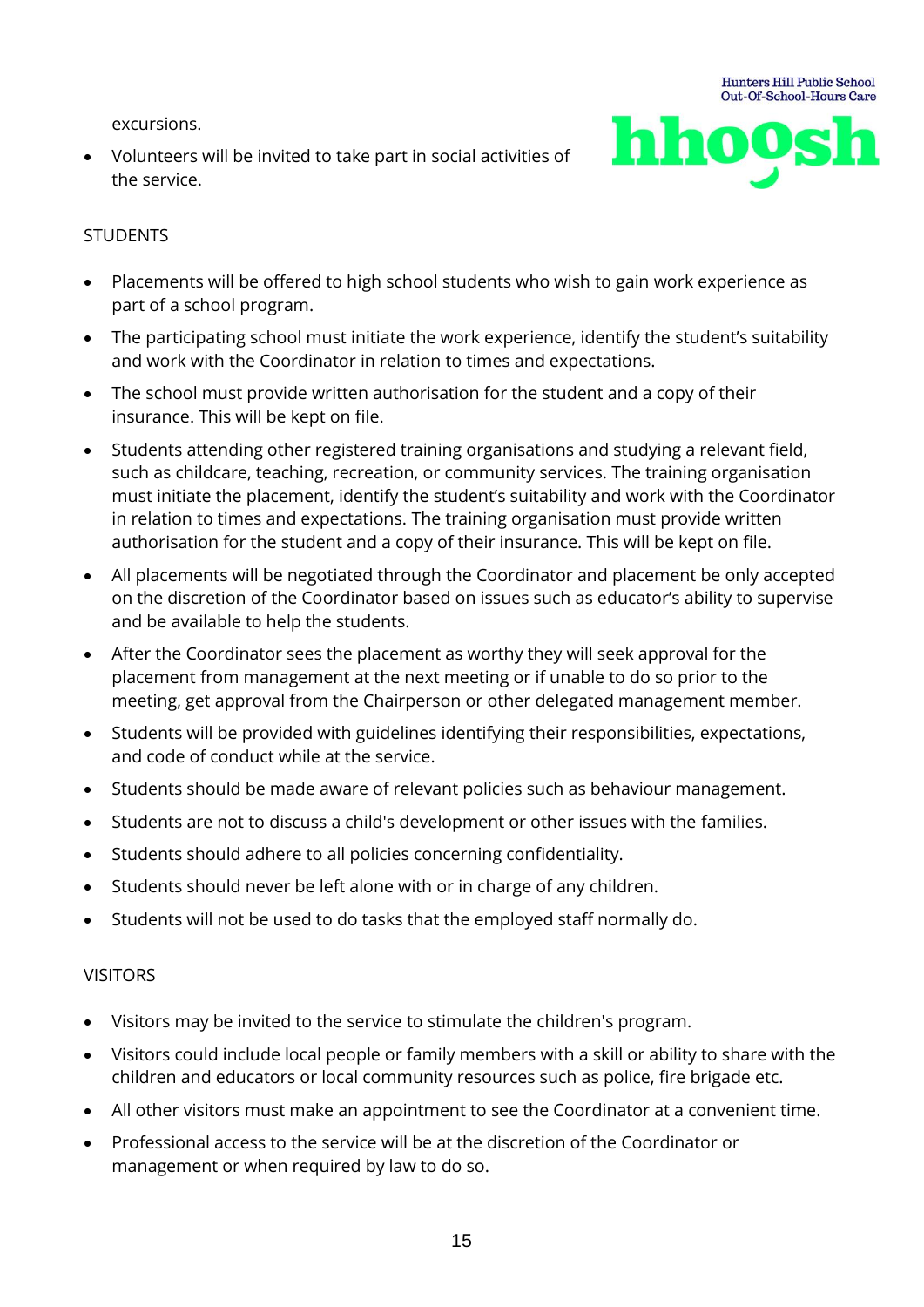• Professionals include, union representatives, State and Federal Government Departmental Officers, Occupational Health and Safety inspectors, building inspectors and police officers.



- Any unwelcome visitor will be calmly asked to leave the service. If they refuse, the Coordinator or educator directed by the Coordinator will call the police for removal.
- No educator is to try to physically remove the unwelcome person, but try to remain calm and keep the person calm as far as possible.

# **Educator: Child Ratios**

- The educator: child ratios as outlined in the National Standards will be met at all times.
	- There will be a maximum of 15 children to 1 educator.
	- There will be a maximum of 8 children to 1 educator for excursions.
	- There will be a maximum of 5 children to 1 educator for swimming.
- There will be a minimum of 2 educators present at all times.
- When educators are sick or unable to attend work, appropriate relief educators will be employed to meet the standards.
- For an emergency or if an educator becomes sick, a replacement should be obtained where possible before the educator leaves the service.
- If a relief educator is unable to be obtained, suitable volunteers may be employed on a casual basis to cover the numbers.
- Volunteers will only be counted on excursions to make up the higher number of educators required, or when temporarily employed.
- Students will not be counted as part of the educator: child ratio, at any time.

# **Communication**

#### EDUCATORS/MANAGEMENT

- Educators and management are to treat each other with respect, courtesy and understanding.
- Appropriate language is to be maintained at all times.
- The Coordinator is the main line of communication between the educators and management.
- Educators can raise any issues with management through the Coordinator. The Coordinator will ensure that this is drawn to management's attention through the monthly report.
- Where necessary, educators will be invited to management meetings to discuss their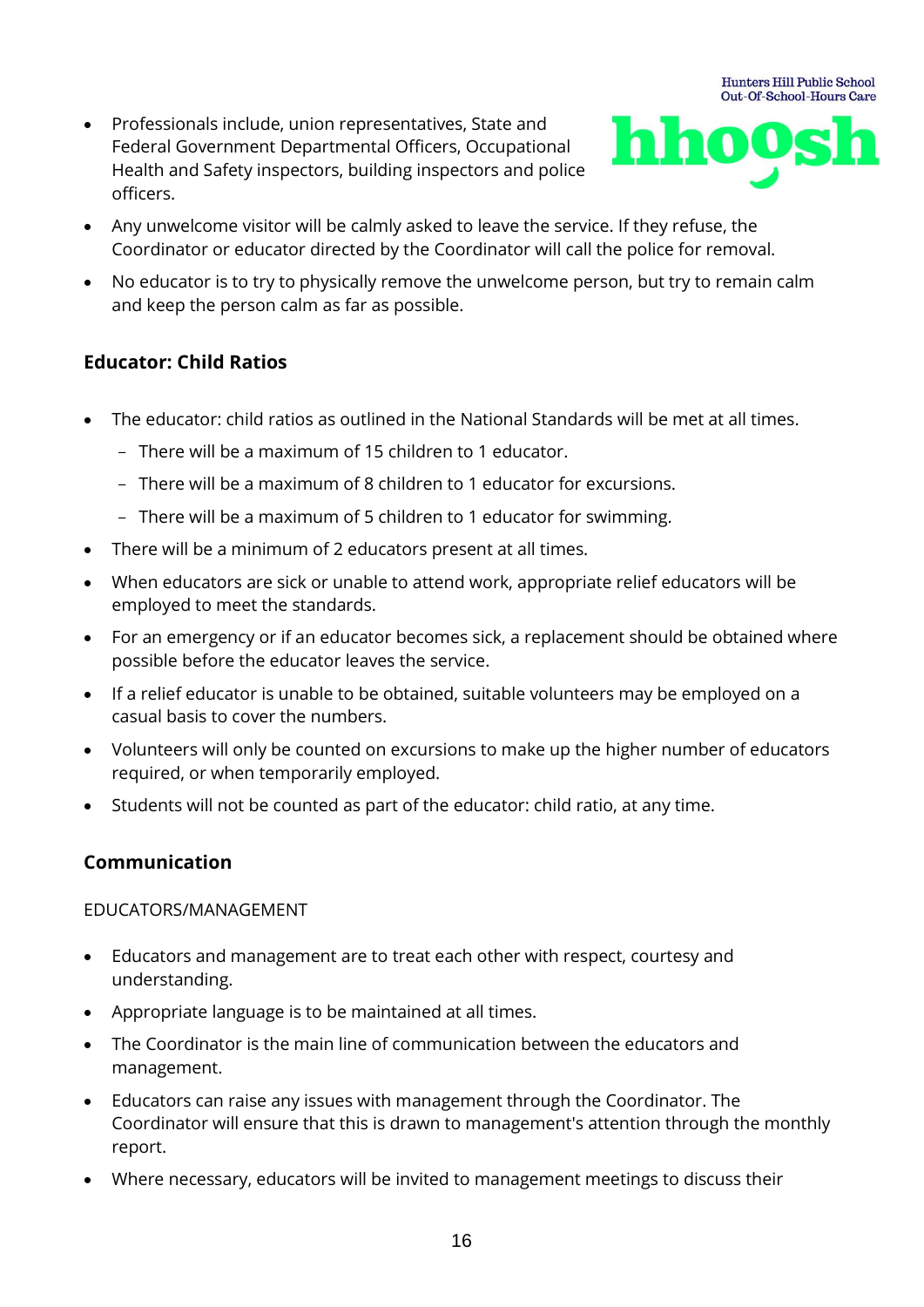concerns.

• Where the matter is urgent, the Coordinator may raise the issue with management prior to the meeting and discuss if there is a need for immediate action to be taken at that time.



- If educators have an issue they do not wish to address with the Coordinator they may personally write to management identifying the problem and asking for the help of management. A copy of this letter must be given to the Coordinator.
- The issue should be raised at the next management meeting. The educator involved will be asked to attend the meeting to personally discuss the issue.
- Where there is a distinct conflict between an educator and management, the educator or management member can act on this as per the grievance procedures. A mediator or union representative can be brought in to discuss any concerns that have not been able to be resolved by the normal procedures.

### EDUCATORS/FAMILIES

- Educators will create a comfortable and supportive environment for families and strive for open communication and good relations.
- Educators and families will treat each other with respect, courtesy and understanding.
- Appropriate language is to be maintained at all times.
- Educators will not be judgmental towards families and will respect their need to use childcare.
- Educators will accept family's individual differences in raising their children and in all cultural issues.
- Educators will ensure families are greeted and farewelled in all sessions.
- Educators will maintain regular, open communication with families. Educators should inform families personally about anything relating to their children as an ongoing process. This could be praise about the child's day or activities, any problems the child might have had in the day, issues of behaviour that may have been a concern and so on.
- Educators will regularly talk to families about the child's interests or activities and respond to suggestions from the families.
- Educators will regularly talk to families about the child's cultural needs and celebrations and respond to these.
- When family members contact the service to see how a child is settling in, educators will provide them with information regarding the child's participation and wellbeing.
- Conversations will be maintained at a positive level.
- Communication with families will be maintained in a variety of ways such as:
	- Greeting and farewelling
	- Personal conversations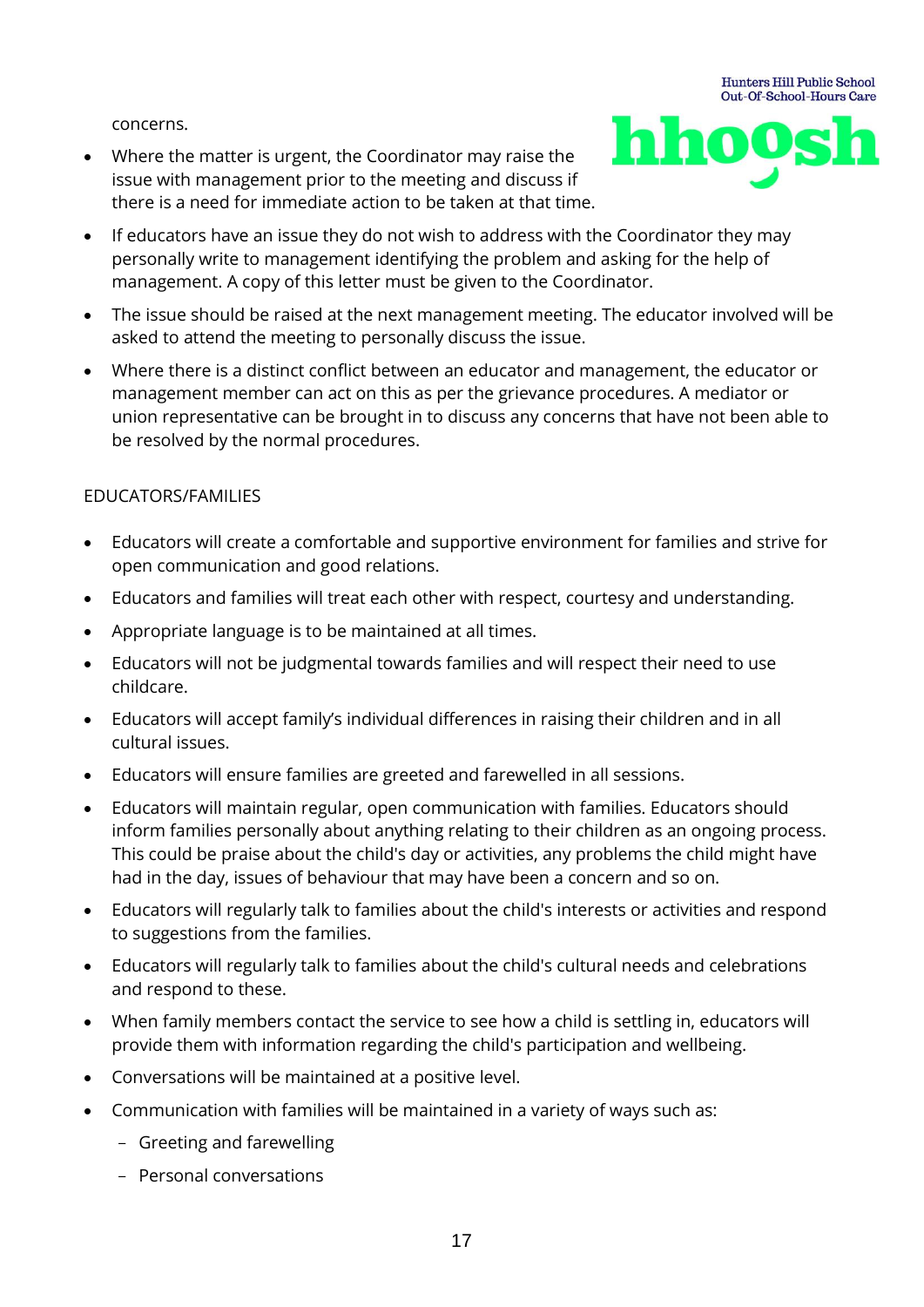- Notice boards
- Parent handbooks
- Newsletters
- Information from the Management Committee
- Educators will ensure that families are fully aware of all lines of communication, and ensure these are followed.

**Hunters Hill Public School** Out-Of-School-Hours Care

hhoos

- Educators will be aware of their limitations in relation to family's problems and ensure they are referred to the appropriate people when required.
- Families and educators are requested to maintain confidentiality at all times.

#### EDUCATORS/CHILDREN

- Educators and children are to treat each other with respect, courtesy and understanding.
- Educators will respect children's opinions and encourage their participation in the planning of the program and in establishing a code of behaviour for the service.
- Appropriate language is to be maintained at all times.
- Educators will use appropriate voice tone and level when talking to children. Shouting will be avoided.
- Educators will be supportive and encouraging and communicate to children in a friendly positive and courteous manner.
- Educators will greet and farewell children each session.
- Educators will initiate conversations with all children, and develop an understanding of the child and their interests.
- Educators will give praise and positive feedback to the children as often as possible.
- Educators will form friendly and warm relationships with the children in their care.
- When communicating with children, educators will ensure that they are understood and to communicate at the child's level.
- Children will never be singled out or made to feel inadequate at any time.
- Educators will not threaten or verbally abuse the children in any way.

#### EDUCATOR/EDUCATOR**:**

- Educators are to treat each other with respect, courtesy and empathy.
- Appropriate language is to be used between educators at all times.
- Educators are expected to work together as a team and be supportive of each other in the workplace.
- Staff meetings are appropriate times to raise matters of interest or concern to other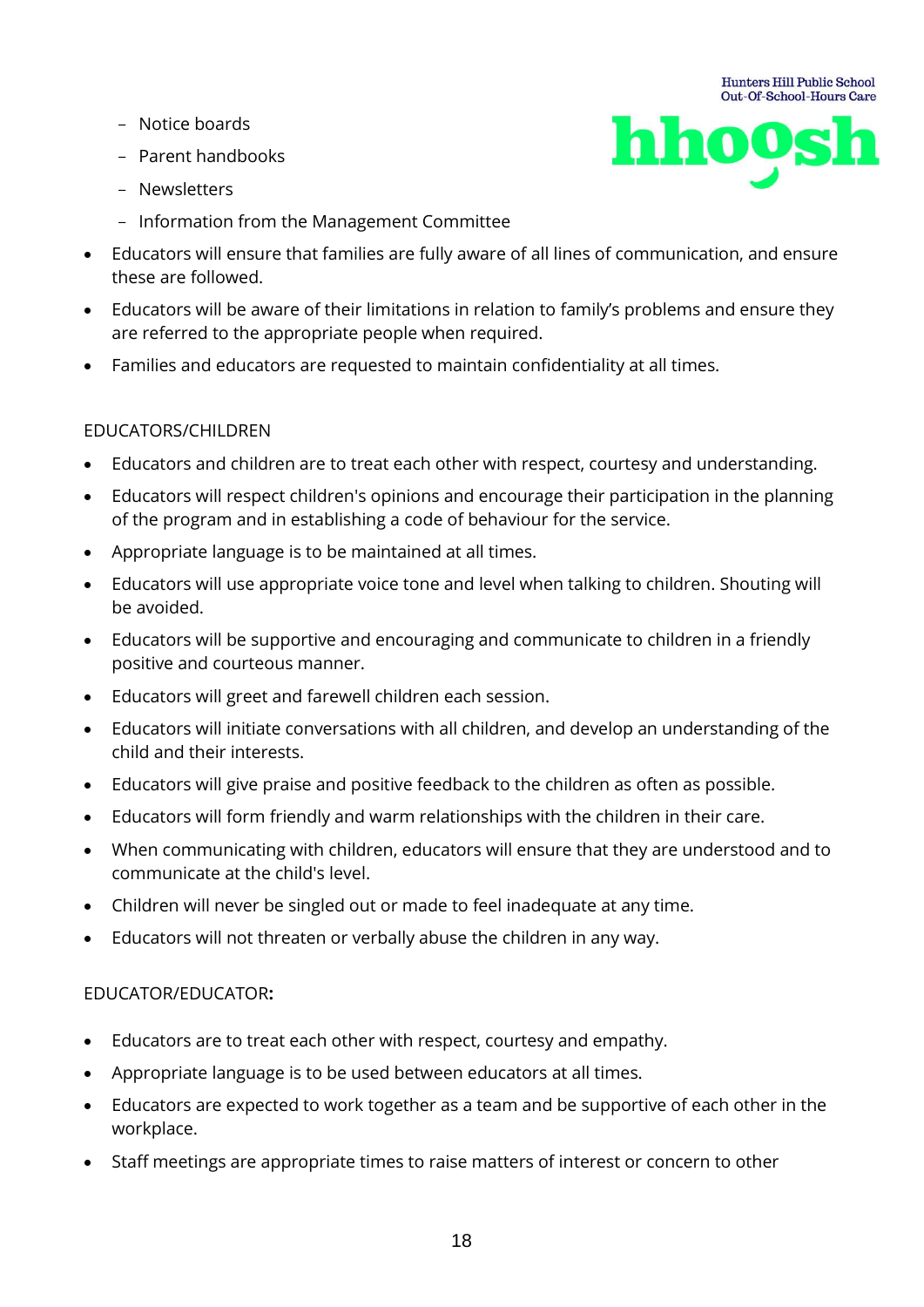educators. The Coordinator will arrange for educator's contributions to be placed on the meeting Agenda.



- Educators are expected to read minutes of meetings and to take notice of changes to service policy and procedures.
- Educators are to read the daily communication book prior to the commencement of each roster.
- Educators will familiarise themselves with the content of all notices displayed around the service.
- An educator with concerns about the work practices or standards of another educator will firstly approach that person to discuss the matter. If the matter remains unresolved, then the grievance procedures will be followed.
- Educators should not unnecessarily involve families or other educators in their matters of grievance or complaint.

# **Staffing Arrangements**

- The service's Nominated Supervisor will be responsible for the service at all times regardless of their attendance at the service.
- In the absence of the Nominated Supervisor at any time, a Responsible Person will be selected to be in charge of the daily operation of the service. This person will not adopt the Nominated Supervisor's responsibilities during this time. The service will display the details of the Nominated Supervisor and Responsible Person at all times the service is operating.
- The service will appoint an Educational Leader and display the name of this person for families should they wish to discuss the service's programming practices.
- At all times the service is operating, there will be at least one educator who holds a current approved first aid, anaphylaxis and asthma management qualification.
- Educators will record their name and the hours they have worked directly with children each time they are working in the service. This record will also include the name of the Responsible Person, the Educational Leader, and the names of any students and visitors.